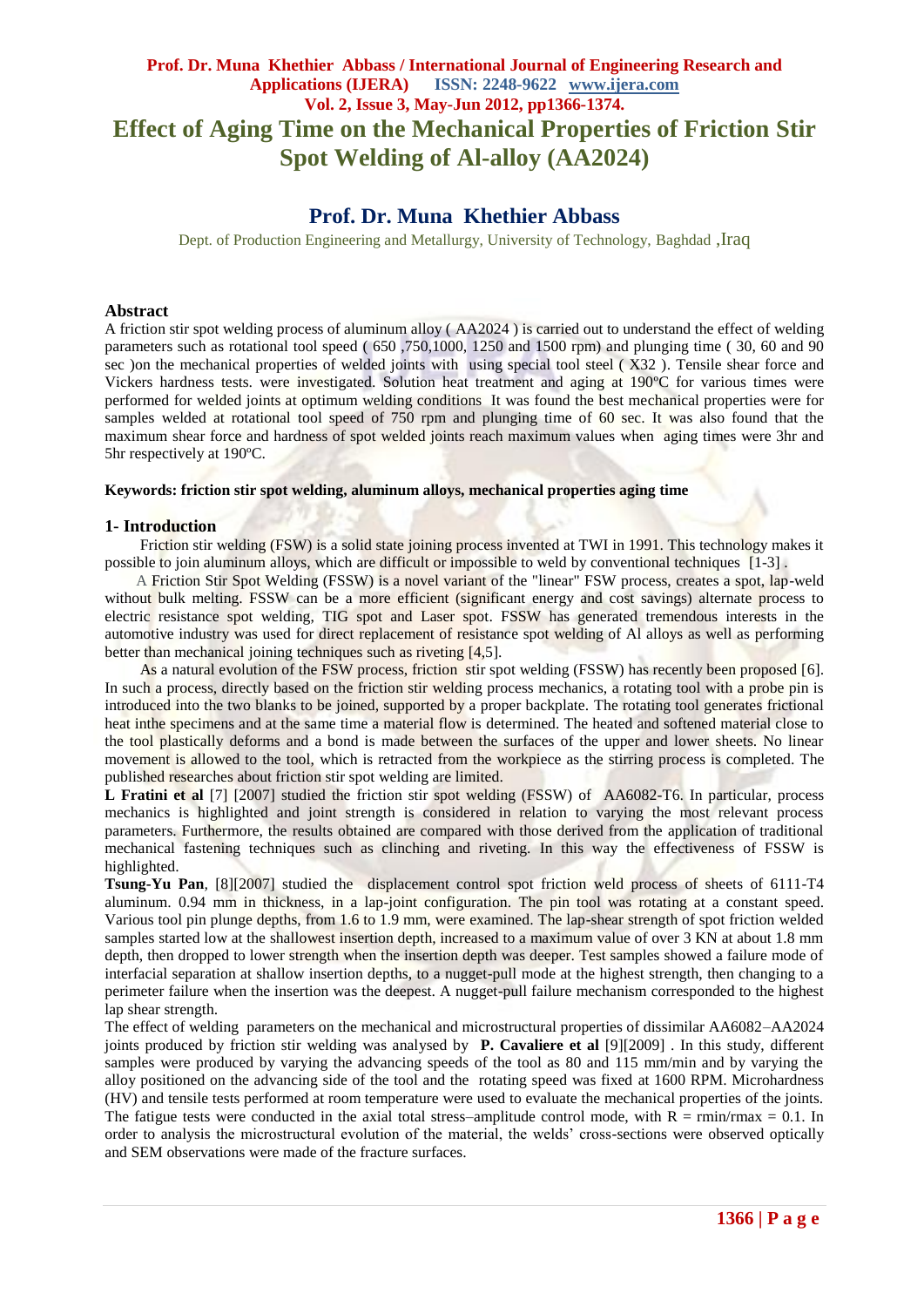**Ayad M. Takhakh et al** [10] [2011] investigated effect of welding tool shoulder diameter on the mechanical properties of 1200 aluminum plates of 1.5mm thick which were welded by friction stir spot welding. They were used four welding tools diameter ( 10, 13, 16 and 19 mm) at constant preheating time and plunging time. They concluded that increasing tool shoulder diameter from 10 mm to 19 mm for a fixed welding parameter caused increasing the mechanical properties ( hardness and shear force ) of the spot welded joints.

The first aim of this work is to study effect of friction stir spot welding parameters such as rotational tool speed and plunging time on the maximum shear force of welds. The second aim is to study the effect of aging time on the mechanical properties , tensile shear force and hardness of friction stir spot welded joints at optimum welding parameters.

# **Experimental Procedure**

## **1- The used material**

The aluminum alloy AA2024 plates of 1.5mm thick , 130 mm long and 25 mm wide have been used in this study , with a nominal chemical composition is indicated in **Table 1**.

## **2-Welding Process**

Friction stir spot welding process of Al-2024 sheets was carried out by using drilling machine type Bohr machine Gewicht as shown in **Figure 1.**

The welding Tool was made from special tool steel X38CrMoV51 ( DIN 1.2343 ) as shown in **Figure 2**. The nominal chemical composition of welding tool used in this study is shown in **Table 2**. A back-plate is utilized on the bottom side of the specimens to support the applied load. The two overlap plates are clamped with carbon steel clamps or fixtures in order to fix these plates and that become rigid and can not separate during welding process. as shown in **Figure 3.** The dimensions of overlap plates to be welded by friction stir spot welding is shown in **Figure 4** 

ł

## **3- FSSW Process Steps**

To friction stir weld a lap joint, a specially designed cylindrical tool is rotated and plunged into the joint line or area ( in this study). The tool has a small diameter entry probe or pin of 3 mm, and 2.8 mm length with a concentric larger diameter shoulder of 16 mm. When descended to the part, the rotating entry probe contacts the surface and rapidly friction heats and softens a small column or area of metal. As the probe penetrates beneath the surface, part of this metal area is extruded above the surface. The tool shoulder and length of probe control the depth of penetration [11].

**Figure 5** friction stir spot welding steps which include plunging step, stirring step and drawing out. **Figure 6** shows the photograph picture of friction stir spot welded joints of Al-2024 alloy which was welded at tool speed of 750 rpm and plunging time of 60 sec.

## **4- Tests and Inspections**

**Tensile Shear Test** is conducted for all friction stir spot welded samples by using uniaxial tensile testing instrument type (Instron machine 1195) to determine maximum shear force or shear strength of overlap joints according the standard specifications.[12]

## **Aging Hardening Heat Treatment**

Age hardening or precipitation heat treatment included solution heat treatment and aging are made for aluminum base alloy of AA 2024 and welded joints in electric furnace at temperature of 520ºC for 30min. Quenching in water was followed by aging process at 190ºC for various times .The solution heat treatment and aging were carried out only for samples welded at optimum welding variables i.e the best rotational tool speed and plunging time ( 750 rpm and 60 sec) respectively which give higher tensile shear force than other conditions.

## **Microstructure Inspection and Hardness Test**

Samples Preparation for Microstructure:

The samples made from a cross section of the FSSW joints and base alloy were ground, polished and etched and observed under optical microscope in sequences steps. Wet grinding operation with water was done by using emery paper of SiC with the different grits of (220, 320, 500, and 1000). Polishing process was done to the samples by using diamond paste of size  $(1\mu m)$  with special polishing cloth and lubricant. They were cleaned with water and alcohol and dried with hot air. Etching process was done to the samples by using etching solution which is composed of (99% H2O+1%HF). Then the samples were washed with water and alcohol and dried. The friction stir spot welded joint samples were examined by optical microscope provided with a digital camera, and computer.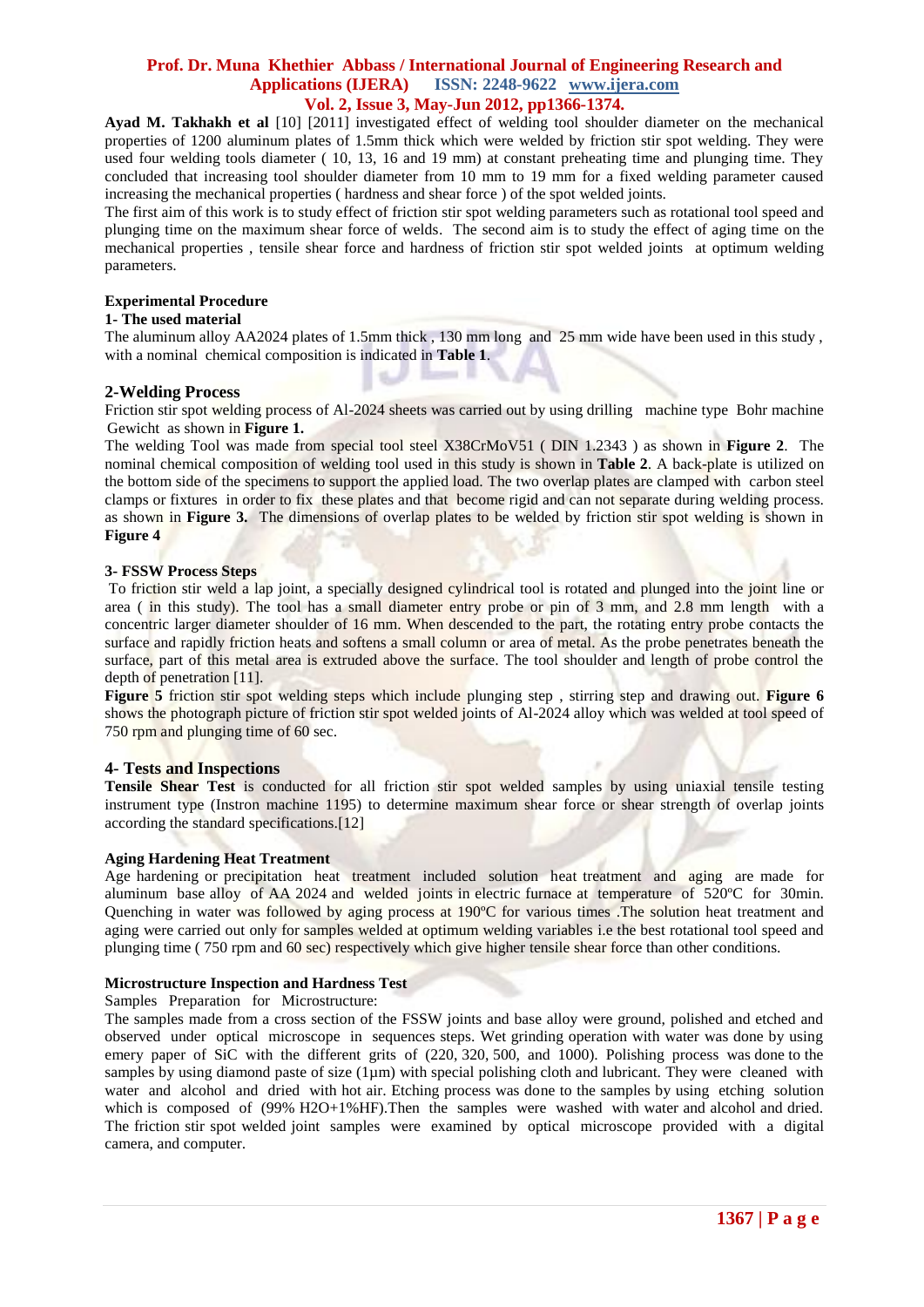The Vickers hardness test was made by using Vickers hardness tester type ( Einsingenbei U/M, Mode Z323). A 300gf load for (10-15)sec was used for hardness over top surface of the friction stir spot weld joint. Five readings for hardness values were taken for each spot weld and the average hardness ( VHN ) was found .

## **Results and Discussion**

#### **1- Description of FSSW Process**

 In the FSSW process no linear translation is provided to the tool, which is retracted after the appropriate proper process time or proper plunging time. Generally no nuting angle is given to the tool, which is normal to the specimen surface to be welded. As the rotating tool is inserted into the two overlapped sheets a local backward extrusion is observed and a full contact between the upper sheet and the tool shoulder is reached. Then a heat flux is generated by the work of the friction forces decaying into heat. Observation of the material flow and of the microstructure obtained in the weld area leads to a full understanding of the process mechanics. Considering a top view of the spot joint as shown in **Figure 6**.

 Owing to the absence of tool feed rate, no asymmetry in the metal flow (typical of FSW processes) is observed. In particular, the interface surface of the lower specimen is deformed upwards and such material develops the role of a mechanical anchor between the two jointed sheets.

**Figure 7** shows a micrograph of the corner locus at the tip of the pin. The typical onion rings morphology of the nugget zone can be clearly seen. Furthermore, as in FSW processes, detailed observation of the material microstructure in the joint section makes it possible to distinguish a few different areas, as shown in **Figure 8**.

**Figure 9** indicates a micrograph of the cross section of the spot joint after solution heat treatment and aging at 190ºC for 5hr. **Figure 10** shows a microstructure of the base alloy after heat treatment as mention above .It can be seen a uniform distribution of strengthening phases or precipitates of Al<sub>2</sub>Cu in microstructure of spot weld and HAZ and base alloy.

#### **2-Tensile Shear Force Results**

**Table 3** shows tensile shear force results of friction stir spot welded joints of Al-2024 alloy plates which are welded at different rotational tool speeds and plunging times with constant tool design and preheating dwell time (20 sec). It was seen that maximum shear force increases as tool speed increased until reach to maximum value at 750 rpm and then drop gradually after this value. This is due to increasing of frictional heat and plastic flow of metal which lead to increase the stirring area and metal mixing between two overlap plates also increases , therefore spot welding area and the shear force of welded joint becomes higher. In addition to, as plunging time increases from 30 to 90sec for a given preheating time the tensile shear force of spot weld increases. This is due to increase stirring penetration through the interface between the two plates , it means that the welding depth increases through the upper and lower plates and the welding efficiency improves.

#### **3- Effect of Aging Time on Mechanical Properties of FSSW Joints**

Hardness test was carried out on top surface of spot weld in the stir zone and HAZ regions and was taken the average hardness value for all spot joints which are welded at a constant tool rotation speed ( 750 rpm )and plunging time (60 sec) after solution treated and aged condition at 190°C for various aging times.

 **Table 4** summaries the mechanical properties, tensile shear force and Vickers hardness of friction stir spot welded joints after performing solution heat treatment at 520C° and aging at 190°C in different time. It was seen that the shear force and hardness increase with increasing aging time until reach to maximum value, 3600 N and 116 HV after aging time 5hr and 3hr respectively. This is due to precipitation of second phase particles of  $\text{Al}_2\text{Cu}$ phase  $(\Theta)$  from solid solution (Al-matrix) during aging the alloy at 190 $^{\circ}$ C. These results are confirmed by XRD analysis inspection as shown in **Figures 11 and 12**. Also precipitation of strengthening phases of (AlCuMg, Al2Cu ) which are coherent with alloy matrix induce internal strain field and cause distortion in alloy matrix that intersect with the moving dislocations and then pinning the dislocations which lead to an increment in stress required to move the dislocation, as results, the alloy strength increases [13 ]. It was seen that the hardness and shear force of spot welds decrease at longer aging times because of coarsening and /or a dissolution of precipitates of AlCuMg, Al2Cu the strengthening phases into solution during welding. The hardness of spot weld was slightly higher than the base alloy after 15 hr aging time . Hardening in the spot zone could be due to the formation of GPZ at room temperature after welding. The observed hardness profiles were similar to those of other researchers (Madhusudhan Reddy et al, 2006 and Saad and Shibayanagi, 2007)[ 14,15].

**Muna K. A. et al** [16][2011] noticed that after age heat treatment the hardness distribution shows a hardness drop in the HAZ, but the hardness values become higher for all zones of weld after solution and age treatments. This is due to the re-precipitation of the precipitates during age treatment.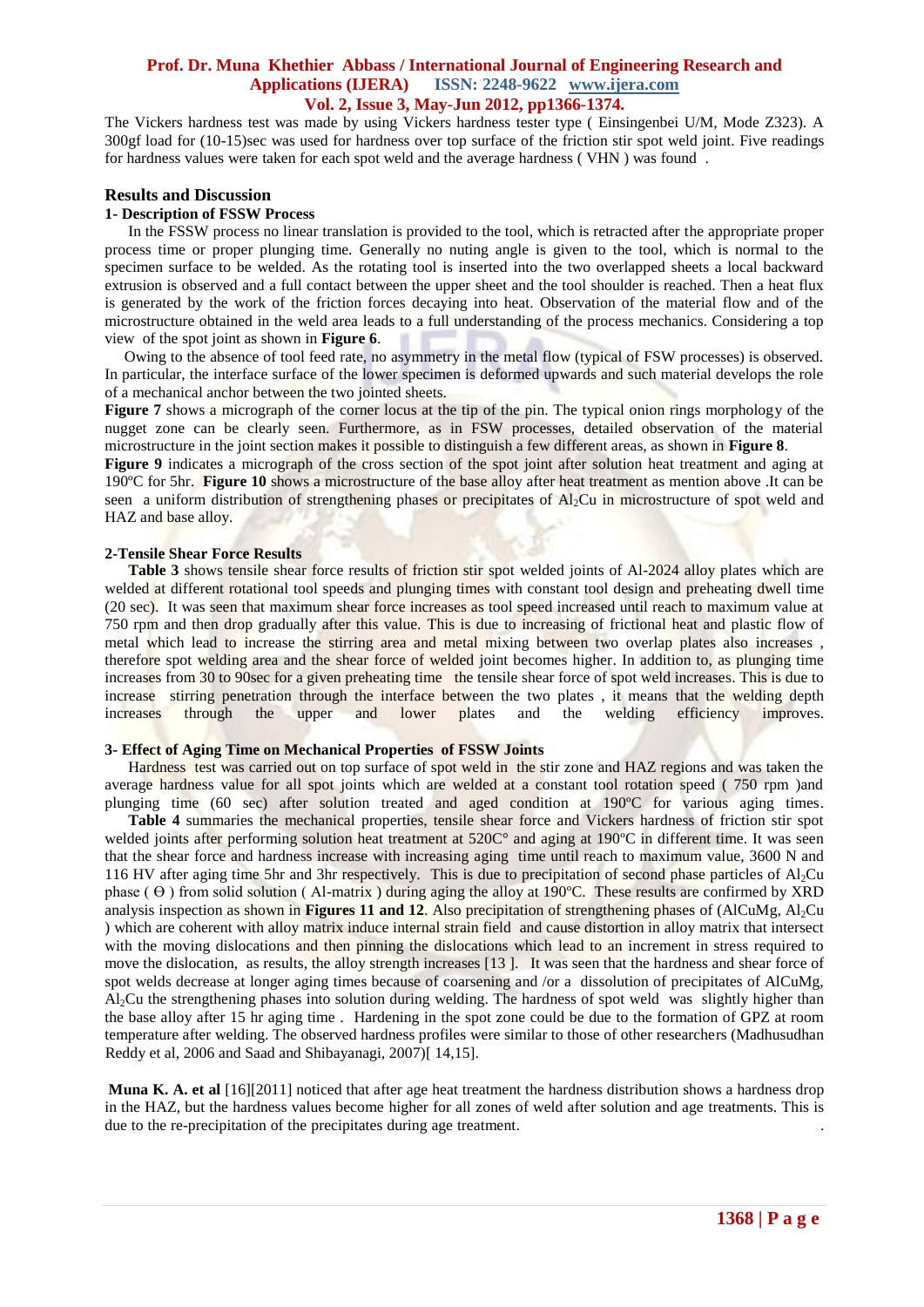# **Conclusions**

1-Friction stir spot welding ( FSSW) was not succeed at short plunging time of 30 sec at all tool rotational speeds. 2-The optimum welding conditions of FSSW variables are tool rotational speed of 750 rpm and plunging time of 60 sec which give the best mechanical properties.

3-Maximum shear force of FSSW joint increases as plunging time increases at all tool rotational speeds except speed of 750 rpm .

4-The hardness and shear force increase with increasing aging time and reach to their maximum values at 3hr and 5hr respectively at 190ºC.

5-XRD analysis pattern indicated the appearance of the strengthening phases or precipitates of (AlCuMg,  $Al_2Cu$ ) in the spot weld and base alloy after heat treatment

## **References**

- [1] W.B. Lee , , Y.M. Yeon and , S.B. Jung, " The improvement of mechanical properties of friction-stirwelded A356 Al alloy", Materials Science and Engineering, Vol.A355, 2003, pp 154 – 159.
- [2] Tracy W. Nelson, " Friction Stir Welding , A brief Review and Perspective for the Future", Friction Stir Research Laboratory (FSRL) , Friction Stir Welding and Processing III - TMS 2005, San Francisco, CA, pp 1 -23.
- [3]M. Awang, V. H. Mucino , Z. Feng and S .A. David , Thermo- Mechanical Modeling of Friction Stir Spot Welding ( FSSW) process: Use of an Explicit Adaptive Meshing Scheme, SAF International,2005 ,pp 1-6.
- [4] R. Nandan, T. DebRoy and H. K. D. H. Bhadeshia ," Recent Advances in Friction Stir Welding Process, Weldment Structure and Properties", Progress in Materials Science , Vol.53 ,2008, pp 980-1023.
- [5] [Rockwell Scientific CO Thousand Oaks](http://www.stormingmedia.us/corpauthors/ROCKWELL_SCIENTIFIC_CO_THOUSAND_OAKS_CA.html) CA , " Corrective Measures to Restore Corrosion Resistance Following Friction Stir Welding" , Storming Media , Pentagon Report 2004 , Report Number :A580234 ,Pages 21.
- [6] Pan, T. Y., Joaquin, A., Wilkosz, D. E., Reatherford, L., Nicholson, J. M., Feng, Z., and Santella, M. L. , "Spot friction welding for aluminum joining", Proceedings of 5th International Symposium on Friction stir welding,Metz, France, 2004, ISBN 1-903761-04-2.
- [7] L Fratini, A Barcellona, G Buffa, and D Palmeri, "Friction stir spot welding of AA6082-T6: influence of the most relevant process parameters and comparison with classic mechanical fastening techniques", Proceeding of the Institution of Mechanical Engineering , Vol. 221 ,Part B , J. Engineering Manufacture **,**2007, pp1111- 1118 Published by SAGE : http://www.sagepublications.com
- [8] Tsung-Yu Pan, *et al* , Spot Friction Welding for Sheet Aluminum Joining ,Ford Motor Company ,Dearborn, Michigan 48124, U.S.A. 2007.
- [9] P. Cavaliere , A. De Santis , F. Panella , A. Squillace, " Effect of welding parameters on mechanical and microstructural properties of dissimilar AA6082–AA2024 joints produced by friction stir welding", Materials and Design, Vol.30, 2009, pp 609–616.
- [10] Ayad M. Takhakh , Samer J. Al- Jodi and Mohamed A. Al-Khateeb, "Effect of Tool Shoulder Diameter on the Mechanical Properties of 1200 Aluminum Friction Stir Spot Welding", Journal of Engineering ,Published by College of Engineering , University of Baghdad , Iraq, No.6 ,Vol.17, 2011, pp1517-1523.
- [11] K. Elankovan and V..Blasaubramanian , " Influences of Tool Pin Profile and Tool Shoulder Diameter on the Formation of Friction Stir Processing Zone in AA6061 Aluminum Alloy ", Materials and Design ,Vol.29, pp 362-373, 2008.
- [12] Muna K. A. and Ahalam A. A.," Theoretical and Experimental Study for Thermal Stresses Distribution in ( TIG Spot ) Welds of Al- Alloy (5052)", Iraqi Journal for Mechanical and Material Engineering , Vol.11, No. 3, 2011 ,pp507-525.
- [13] M. A. Meyers, K.K. Chawla, " Mechanical Behavior of Materials", 2<sup>nd</sup> edition Cambridge University Press, 2009
- [14] G. Madhusudhan Reddy, P. Mastanaiah , C.V.S. Murthy , T. Mohandas and N. Viswanathan ,"Microstructure, Residual Stress Distribution and Mechanical properties of Friction-Stir AA 6061 Aluminum Alloy Weldments", Indian Society for Non- Destructive Testing, Hyderabad Chapter, Proc. National Seminar on Non-Destructive Evaluation, Dec. 7 - 9, 2006.
- [15] Saad Ahmed Khodir and Shibayanagi Toshya, "Microstructure and Mechanical Properties of Friction Stir Welding Similar and Dissimilar Joints of Al and Mg alloys", Transaction of JWRI ,Vo1 36, No.1 , pp 27-40, 2007.
- [16] Muna K. Abbass , Hani Aziz Ameen and Khairia Salman Hassan , "Effect of heat treatment on corrosion resistance of friction stir welded AA 2024 aluminum alloy", American Journal of Scientific and Industrial Research, Vol.2 , No. 2 , 2011, pp 297-306.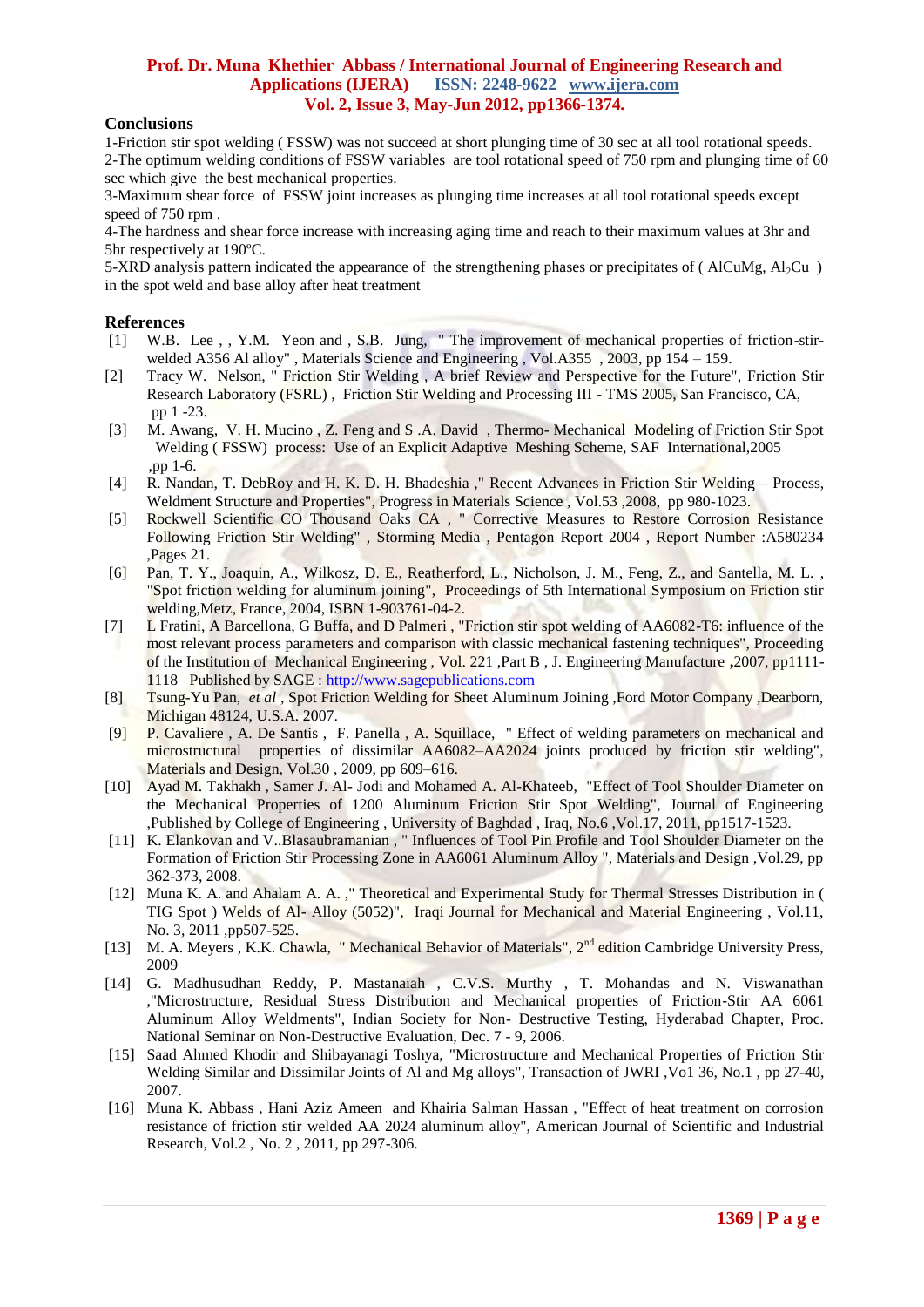## **Prof. Dr. Muna Khethier Abbass / International Journal of Engineering Research and Applications (IJERA) ISSN: 2248-9622 www.ijera.com Vol. 2, Issue 3, May-Jun 2012, pp1366-1374. Table 1 The chemical composition of Al-alloy AA2024**

| <b>Element</b><br>$wt\%$ | Cu   | Mg    | Mn     | Si     | Zn     | Fe    | $\mathbf{Cr}$ | Ni     | Cd     | Al  |
|--------------------------|------|-------|--------|--------|--------|-------|---------------|--------|--------|-----|
| <b>Nominal</b><br>Value  | 4.91 | 1.307 | 0.5439 | 0.1456 | 0.1001 | 0.311 | 0.0366        | 0.0039 | 0.0041 | Rem |

## **Table 2 The chemical composition of welding tool X38**

| lement<br>$wt\%$ |      | $\sim$<br>$\mathbf{M}$ | Мn   | .    | ેr   | Mo          | U0          | <br>------------------- |
|------------------|------|------------------------|------|------|------|-------------|-------------|-------------------------|
| Nominal<br>value | 0.96 | 0.45                   | 0.40 | 0.03 | 0.03 | $4.7 - 2.6$ | $4.5 - 5.0$ |                         |

**Table 3 Results of tensile shear force of FSSW in Al-2024 alloy**

| <b>Plunging time</b><br>(Sec) | <b>Rotational tool</b><br>speed (rpm) | <b>Tensile shear</b><br>force $(N)$ |  |
|-------------------------------|---------------------------------------|-------------------------------------|--|
| 30                            | 650                                   | <b>Failed</b>                       |  |
|                               | 750                                   |                                     |  |
|                               | 1000                                  |                                     |  |
|                               | 1250                                  |                                     |  |
|                               | 1500                                  | $=$                                 |  |
| 60                            | 650                                   | 2000                                |  |
|                               | 750                                   | 2400                                |  |
|                               | 1000                                  | <b>1900</b>                         |  |
|                               | 1250                                  | 1700                                |  |
|                               | 1500                                  | 1650                                |  |
| 90                            | 650                                   | 2100                                |  |
|                               | 750                                   | 2350                                |  |
|                               | 1000                                  | 2300                                |  |
|                               | 1250                                  | 2250                                |  |
|                               | 1500                                  | 2200                                |  |
|                               |                                       |                                     |  |

**Table 4 The mechanical properties results of FSSW after aging at 190ºC**

| Condition                       | <b>Aging time</b><br>hr | <b>Tensile shear force</b><br>(N) | <b>Hardness HV</b><br>$Kg/mm^2$ |
|---------------------------------|-------------------------|-----------------------------------|---------------------------------|
| As weld<br>at 750 rpm and 60sec |                         | 2400                              | 80.6                            |
| S.T. at $520^{\circ}$ C         | <b>S.T.</b>             | 3300                              | 84                              |
| For 30min                       |                         | 3350                              | 92                              |
| And aging at $190C^{\circ}$     | 3                       | 3400                              | $116*$                          |
|                                 | 5                       | 3600*                             | 106                             |
|                                 | 7                       | 2700                              | <b>100</b>                      |
|                                 | 10                      | 2600                              | 95                              |
|                                 | 15                      | 2300                              | 87                              |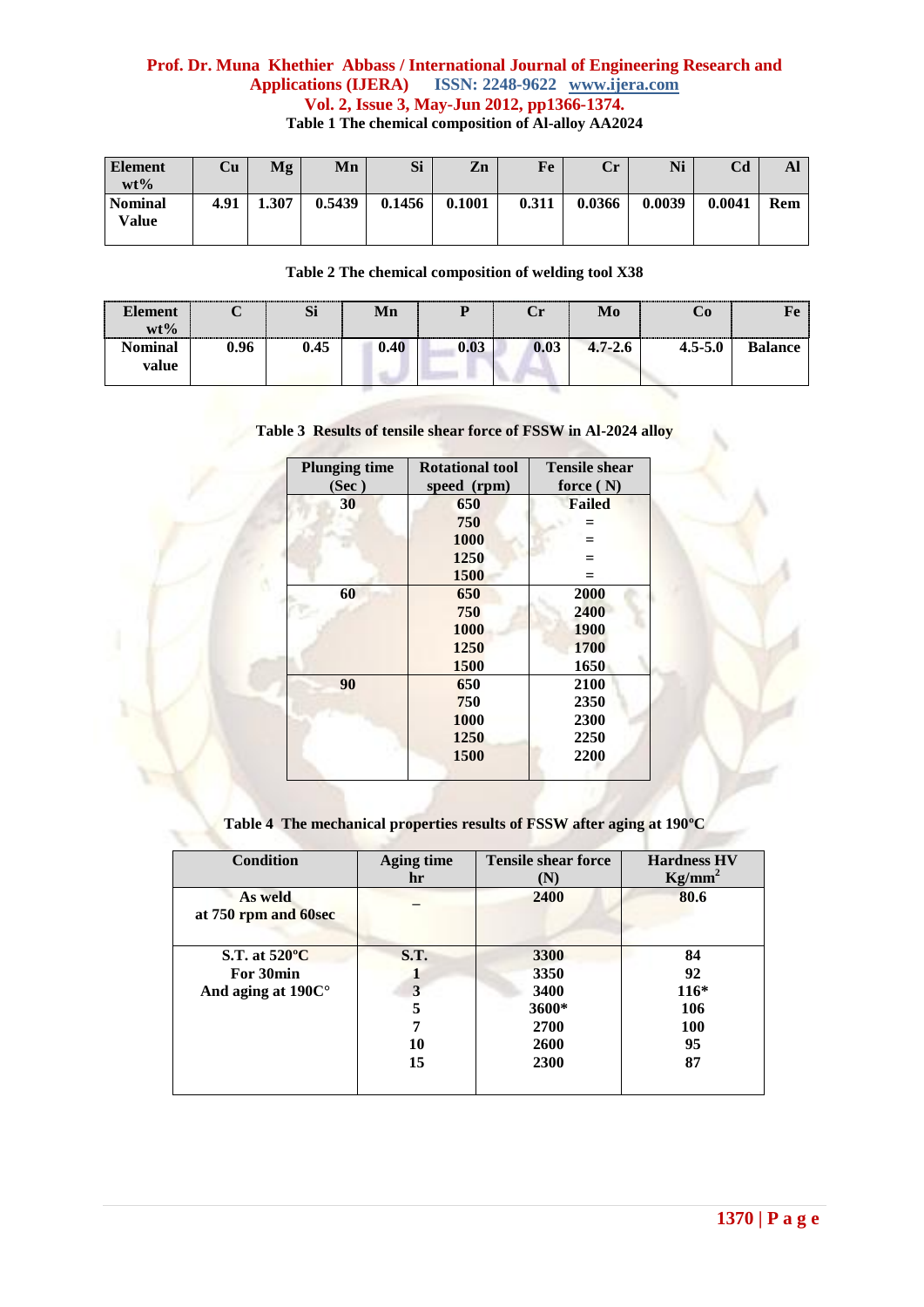

**Figure 1 Milling machine used in FSSW in this study**





**Figure 3 Clamping the Al-alloy plates with fixtures** 

**Figure 2 Welding tool (X38) used in this study** 



**Figure 4 Dimensions of spot weld sample**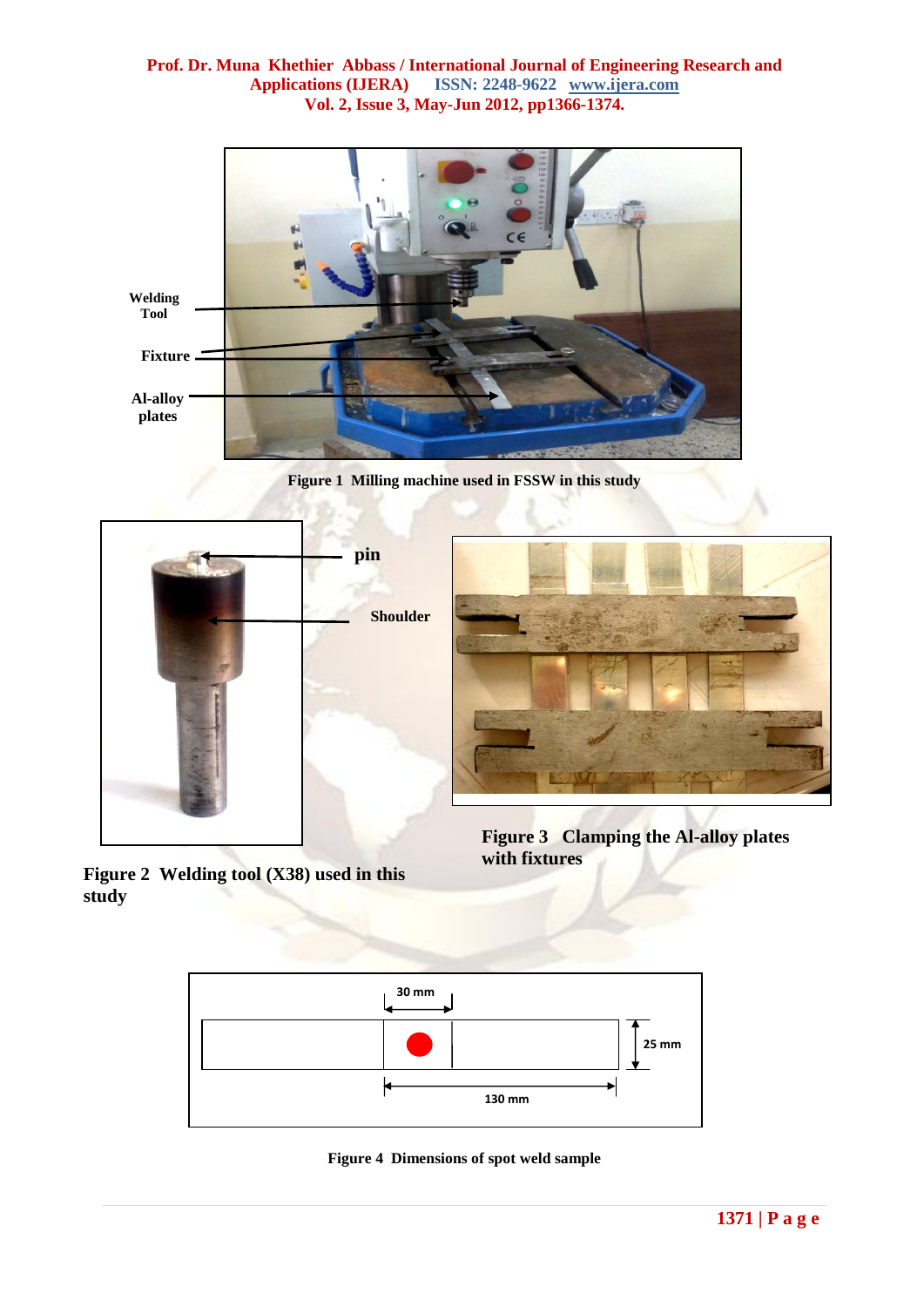





**Figure 6 Photograph picture of FSSW welded samples**



**Figure. 7 Onion rings morphology at the tip of the pin of welding tool. Magnification X 63**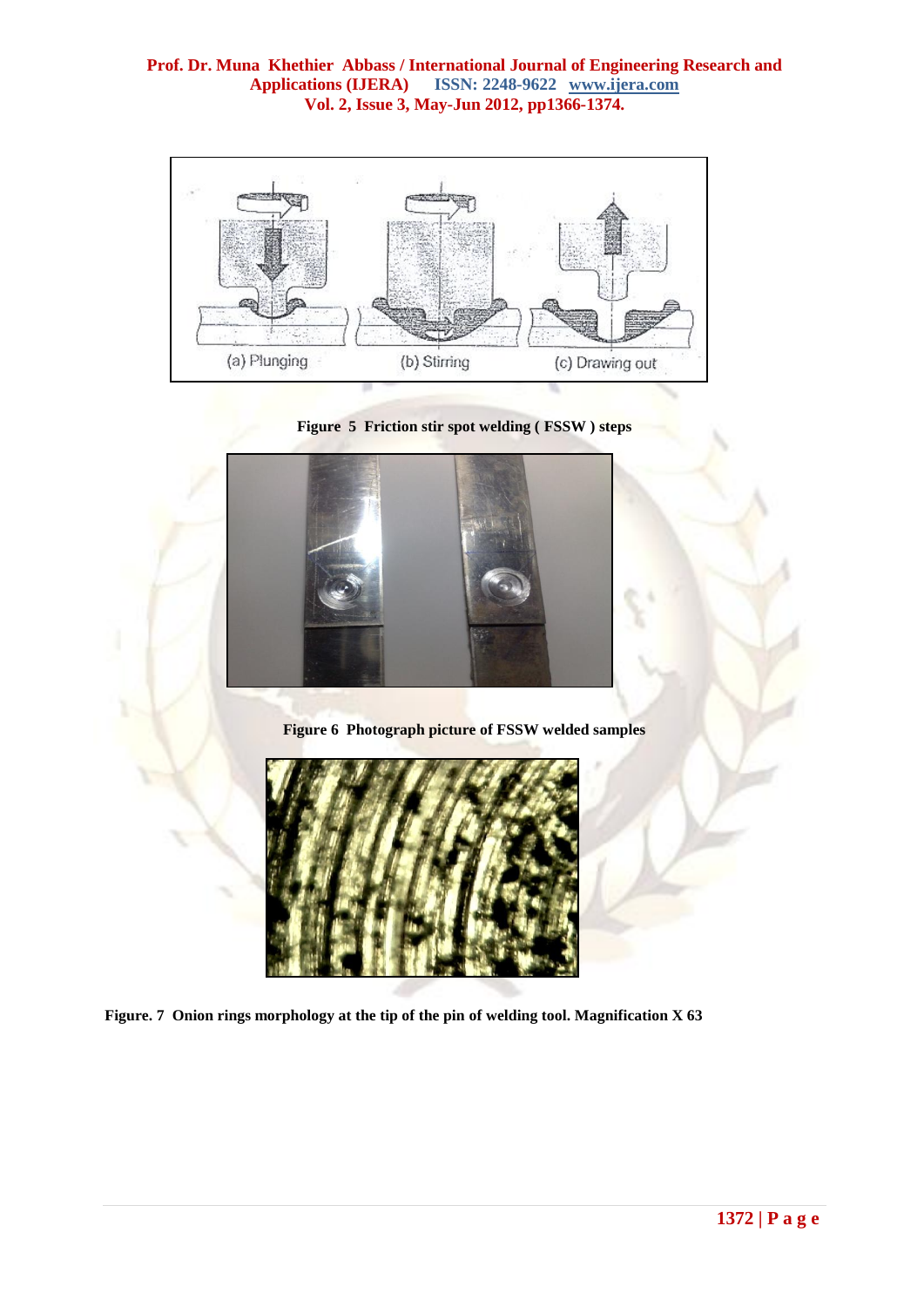

**Figure 8 Micrograph of cross section of FSSW joint at optimum condition (750 rpm and 60 sec) before heat treatment . Magnification X125**



**Figure 9 Micrograph of cross section of FSSW joint at optimum condition( 750 rpm and 60 sec) after solution heat treatment and aging at 190ºC for 5hr. Magnification X125**



**Figure 10 microstructure of base metal after HT and aging at 190ºC for 5hr. magnification X125**